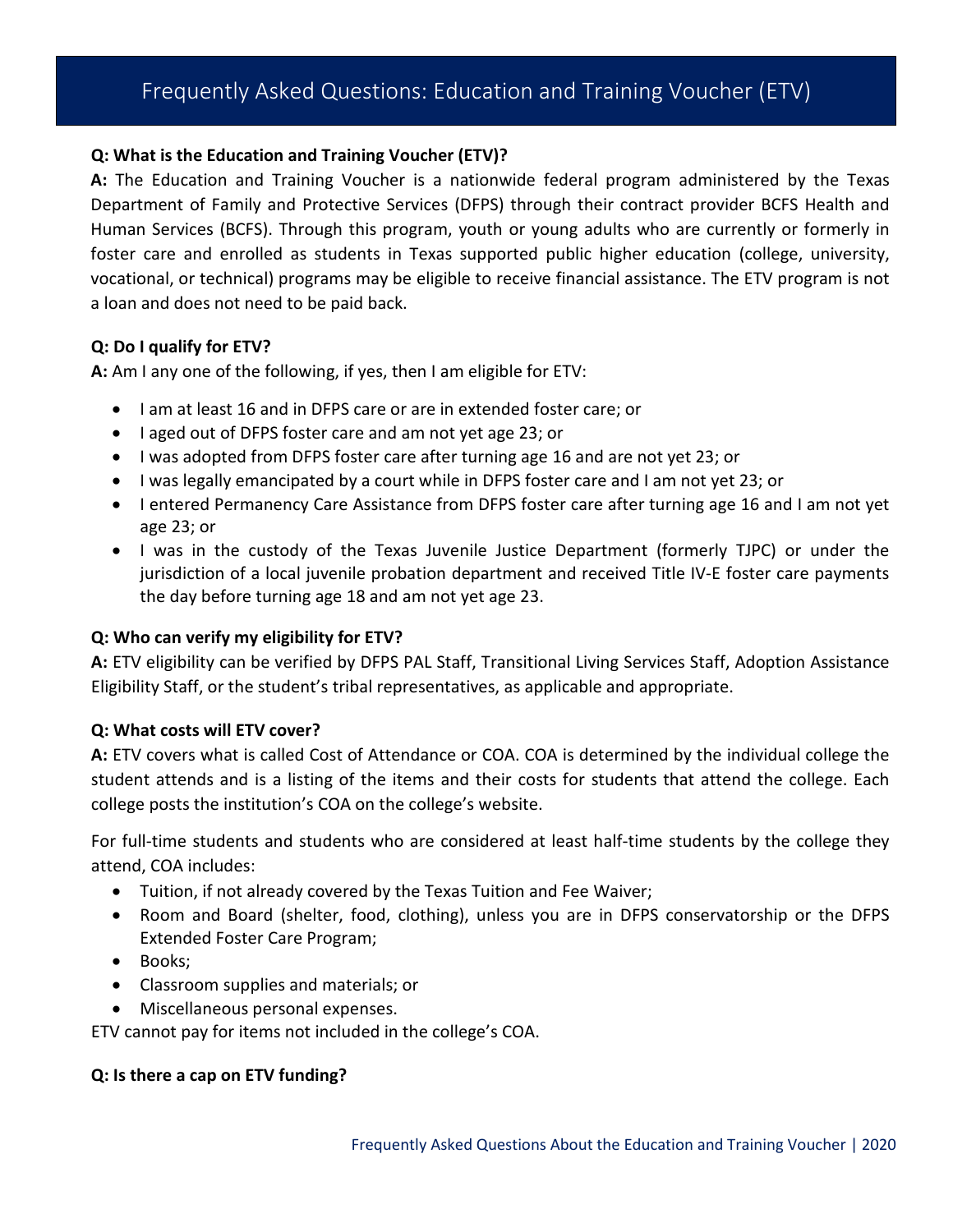**A:** The amount of ETV funding a qualified student may access per school year (Fall-Summer) is \$5,000.00. ETV only covers the remaining portion of your COA, if any, after all other educational funding sources accepted by the student (Tuition and Fee Waiver, grants, scholarships, and loans) are applied to your COA. If your other educational sources entirely cover your COA, you will not receive ETV funds.

# **Q: How many hours do I have to take to be able to receive ETV?**

**A:** You must take at least 6 semester hours to receive ETV. If you are enrolled in a dual credit course, you are required to enroll into at least one class to qualify.

# **Q: What type of course do I have to be enrolled in to receive ETV?**

**A:** The higher education institution must be able to calculate a cost of attendance (COA) for the course.

# **Q: What type of higher education institution do I have to enroll in to receive ETV?**

**A:** You may enroll in an accredited or pre-accredited public, private, or non-profit institution of higher education that provides either a graduate degree, 4-year or 2-year degree, or a certificate of training that prepares students for gainful employment in a recognized occupation.

# **Institution of higher education:**

- Public or private nonprofit university/college;
- Provides an educational program that awards a bachelor's degree (Example: Bachelor of Science, Arts, or Fine Arts); OR provides a 2-year program, e.g. associate degree, graduate degree (Example: Associate of Culinary Arts, Criminal Justice or Science Studies); OR provides at least a one-year training program to prepare student for gainful employment in a recognized occupation (Example: Line Worker, Mechanic, or Machinist);
- Admits as students only persons who have graduated from high-school, those that have received their GED, or those dually/concurrently enrolled in high-school and college;
- Legally authorized within the State to provide post-secondary education; and
- Accredited by a nationally recognized accrediting agency or association that has been recognized by the U.S. Department of Education, or has been granted pre-accreditation status by such agency or association and the U.S. Department of Education had determined that there is satisfactory assurance that the institution will meet the accreditation standards within a reasonable time.

# **Proprietary (For-Profit) institution of higher education:**

- Program of training to prepare students for gainful employment in a recognized occupation OR provides a program leading to a baccalaureate degree in liberal arts, and has provided such a program since January 1, 2009 and the accreditation for the organization has been since October 1, 2007 and has been continuous (Example: Southern Careers Institute: Medical Assistant and Medical Billing and Coding Specialist Programs or Aveda Institute or Ogle School: Cosmetology Program);
- Has been in existence for at least 2 years;
- Admits as students only persons who have graduated from high-school, those that have received their GED, or those dually/concurrently enrolled in high-school and college;
- Legally authorized within the State to provide post-secondary education; and
- Accredited by a nationally recognized accrediting agency or association recognized by the U.S. Department of Education.